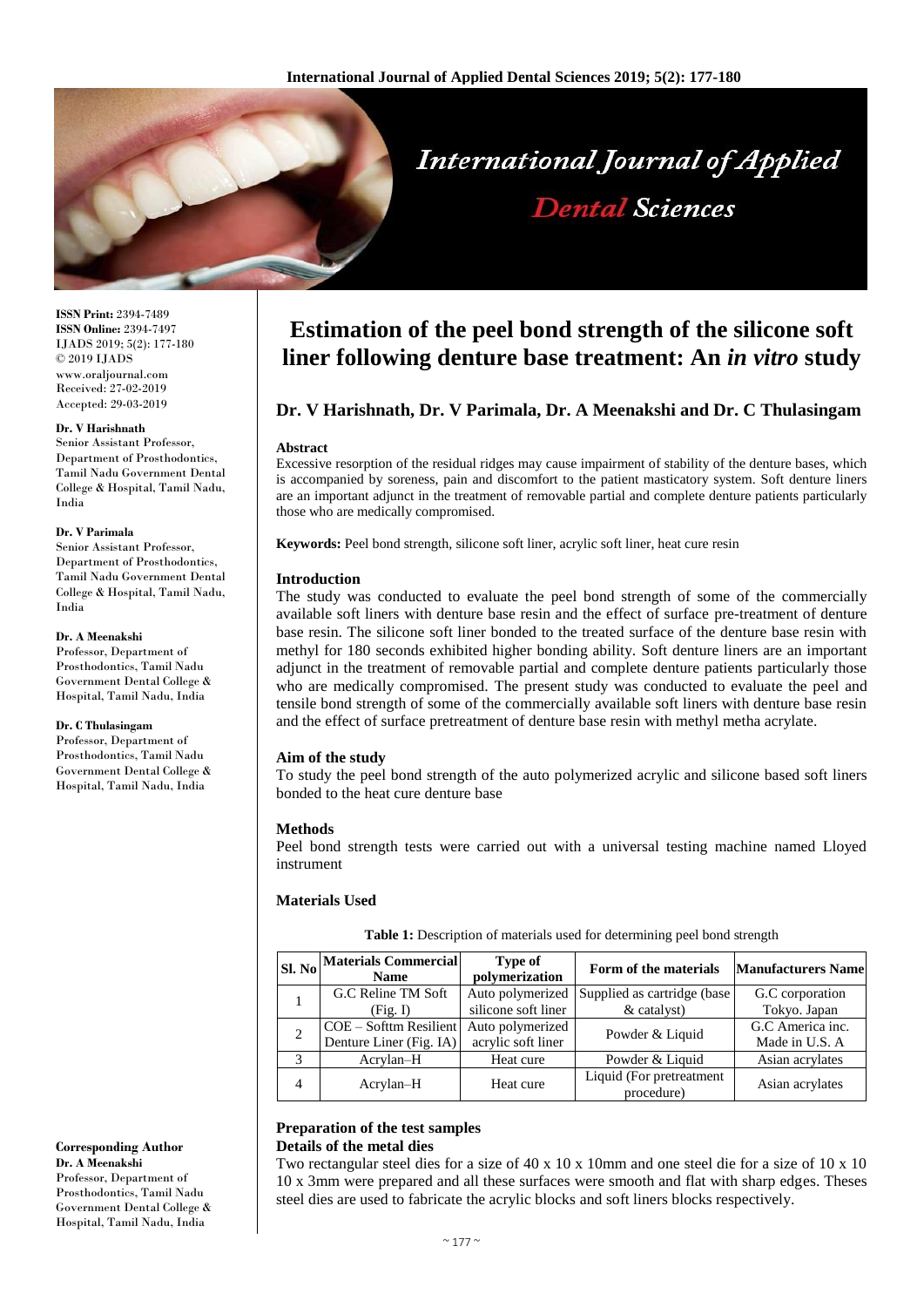# **Preparation of heat cured acrylic blocks**

Mold space was created from one steel die size of 40 x 10 x 10mm by using addition silicon putty material. Wax blocks were prepared by pouring the molten wax into the mold space. A total number of 40 wax patterns were prepared

# **Preparation of mold space for liner placement**

The two rectangular shaped steel dies 40 x 10 x 10mm and one steel die 10 x 10 x 3mm were flasked with type II gypsum. The size 10 x 10 x 3mm steel die placed in-between the two steel dies of 40 x 10 x 10mm. After the flasking procedure the dies were removed to create a mold space. The 40 x 10 x 10mm mold space was used for placement of acrylic blocks which are already fabricated and 10 x 10 x 3mm mold space was used for soft liner placement.

# **Peel bond strength**

A total of 40 acrylic plates of dimensions 75 x 25 x 3mm were prepared in heat cured denture base resin. The polymethylmetha acrylate plates were ground with 320-grit silicone carbide paper to remove surface irregularities and excess material. These Forty plates were then divided into four groups.

Group E, Group F, Group G, Group H

Each group contains ten samples and each sample consists of one acrylic plate bonded with soft liner.

- Group E and G samples surfaces were not pretreated with methyl metha acrylate.
- Group F and H samples surfaces were pretreated with methyl metha acrylate for 180 seconds.
- Auto polymerized silicone soft liner were bonded to group E and F
- Auto polymerized acrylic soft liner were bonded to group G and H



**Fig 1 A:** Mold space for samples



**Fig 1 B:** Acrylic plate with soft liner

#### **Preparation of the test samples**

Two rectangular steel dies were prepared and it has two parts. LID, BASE

**Lid:** The dimension of the lid is 85mm length X 35mmwidth X 4mm thickness. The surfaces of the lid were smooth, flat and the corners were rounded.

**Base:** Base metal die has two sides.

- 1. One side of the steel die, mold space was prepared for the dimension of 75mm length x 5mm depth x 25mm width. The surfaces of the steel die mold space were smooth, flat and with sharp edges. This mold space was used for soft liner attachment to the polymethyl methacrylate plate.
- 2. Other side of the steel diehas a rectangular shape elevation of 75mm length x 25mm width X 3mm height. This elevated side of the die was used for the preparation of acrylic plate.

# **Preparation of acrylic plates**

A modeling wax sheet was used to box the elevated side of the steel die. Die stone was mixed and poured to create a mold space. A total number of twenty-die stone mold space were prepared. Molten wax was poured into the mold space and processing was done by conventional technique. The total surface area of the acrylic plate, the space having the dimensions of 50mm length X 25mm width was covered by polyethylene sheet and remaining portion of acrylic plate having the dimensions of 25mm length X 25widthmm was left uncovered to facilitate the bonding of soft liner over this surface.

# **Preparation of group e samples**

The part of the acrylic plates to be bonded with soft liner were coated with primer R and dried with clean air then it was placed in the mold space of steel die. The acrylic plate occupies the mold space of 75mm length X 25mm width X 3mm depth and the rest of the mold space was left for the auto polymerized silicone soft liner which is packed over the acrylic plates and the soft liner was covered by polyethylene sheet over that lid was placed and it was compressed for 10 minutes under the bench press, the excess materials were removed by scalpel blade. In the prepared sample out of total dimension of 75mm length X 25mm width X 2mm thickness only 25mm length X 25mm width of the liner was bonded to the acrylic plate. The remaining part of the soft liner was not bonded to facilitate the attachment with testing machine.



**Fig 2:** Samples preparations with steel die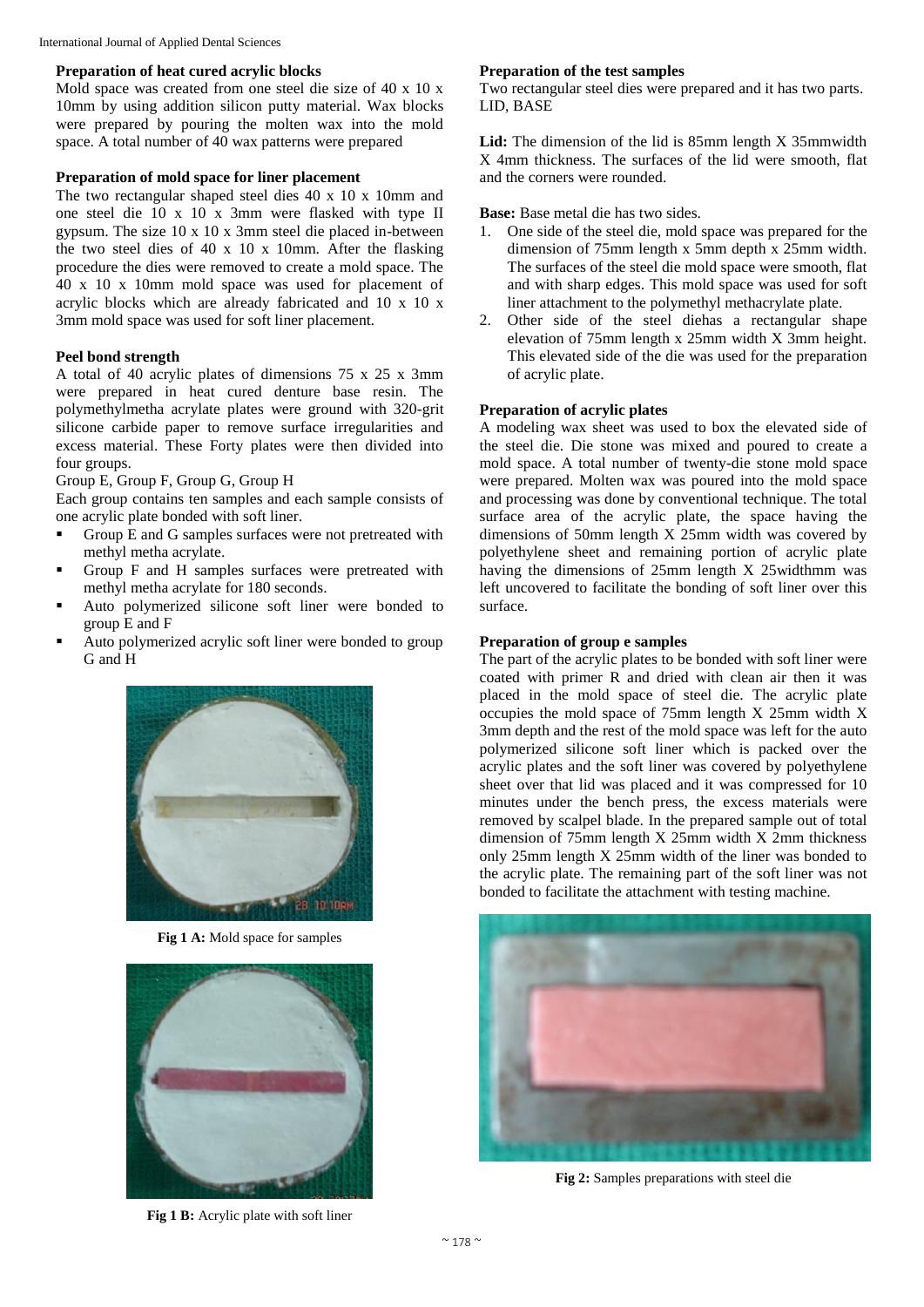

**Fig 3:** Description of bonded soft liner with pre treated acrylic plate with methyl metha acrylate for 180 seconds

#### **Preparation of group f samples**

The surface of the acrylic plates to be bonded with soft liner were pretreated with methyl metha acrylate for 180 seconds. The primer R was coated gently over the treated surfaces with a brush and thenpolymethylmetha acrylate plate was placed in the mold space of steel die. The acrylic plates occupies the space of 75mm length X 25mm width X 3mm depth and the rest of the mold space was left for the auto polymerized silicone soft liner, which is packed and it was compressed for 10 minutes under the bench press,

#### **Preparation of group g samples**

The acrylic plate was placed in the mould space of steel die and it occupied the space of 75mm length X 25mm width X 3mm depth and the rest of the mold space was left for the auto polymerized acrylic soft liner which is packed and it was compressed for 10 minutes under the bench press.

#### **Preparation of group h samples**

The surface of the acrylic plates to be bonded with soft liner were pretreated with methyl metha acrylate for 180 seconds, and then the specimens were left to dry for 2minutes and it was placed in the mold space of steel die. It occupied the space of 75mm length X 25mm width X 3mm depth and the rest of the mold space was left for the auto polymerized acrylic soft liner which is packed.

#### **Testing the samples**

Peel bond strength tests were carried out with a universal testing machine named Lloyed instrument. The universal testing machine was connected to an IBM computer. In peel test, the stress is limited to a line at the edge of the joint as the fibers of the soft liners are stretched and pulled away whereas in the tensile test the whole cross sectional area of the bonded surface is under stress.

The specimen was placed in Lloyed universal testing machine at 180-degree angle with the polymethylmetha acrylate plate portion in the lower clamp and the soft liner was in the upper clamp. The machine was operated at crosshead speed of 5mm/minute. The maximum load and the soft liner stretched length before failure was recorded for each specimen. The peel bond strength was calculated by the following formula.



The crosshead speed was same for all samples in order to standardize the procedure.



**Fig 4:** Universal testing machine Loyed used for Peel bond strength test at the speed of 5mm/minute

## **Results**

Peel bond strength tests were carried out with a universal testing machine named Lloyed instrument. ten samples from each group were tested at a constant cross head speed of  $5$ mm/min<sup>12</sup>. The tensile and peel bond strength were recorded. All data's were tabulated and statistical comparisons were made by one-way ANOVA variance and Turkey-HSD multiple range comparison test.

#### **Statistical results of peel bond strength**

**Table 2:** Description of peel bond strength statistic analysis (ANOVA) with 1% significant level

| Sl. No                                                              | Group | Mean              | <b>SD</b> | P- value    |  |  |
|---------------------------------------------------------------------|-------|-------------------|-----------|-------------|--|--|
|                                                                     |       | $3.42^{b}$        | 0.19      | $< 0.001**$ |  |  |
|                                                                     |       | 4.32 <sup>c</sup> | 0.17      |             |  |  |
|                                                                     |       | 1.06 <sup>a</sup> | 0.16      |             |  |  |
|                                                                     |       | 1.14 <sup>a</sup> | 0.07      |             |  |  |
| $\cdot$<br>$-  -$<br>$\mathbf{a}$ and $\mathbf{a}$ and $\mathbf{a}$ |       |                   |           |             |  |  |

**Note:** 1. \*\* Denotes significant at 1% level

2. Different alphabet between the groups denotes significant at 5% level



**Fig 5:** Comparision of groups by Tukey - HSD Test significant of at 5% level

#### **Statistical analysis**

- Overall comparison of groups was done using one-way analysis of variance (ANOVA) with significant at 1%. Level.
- Comparison with in the groups was done using multiple range tests Tukey-HSD test with significant at 5% level

## **Discussion**

Resilient soft liners are widely used in prosthetic dentistry as an adjunct to removable prosthesis to restore the health of the